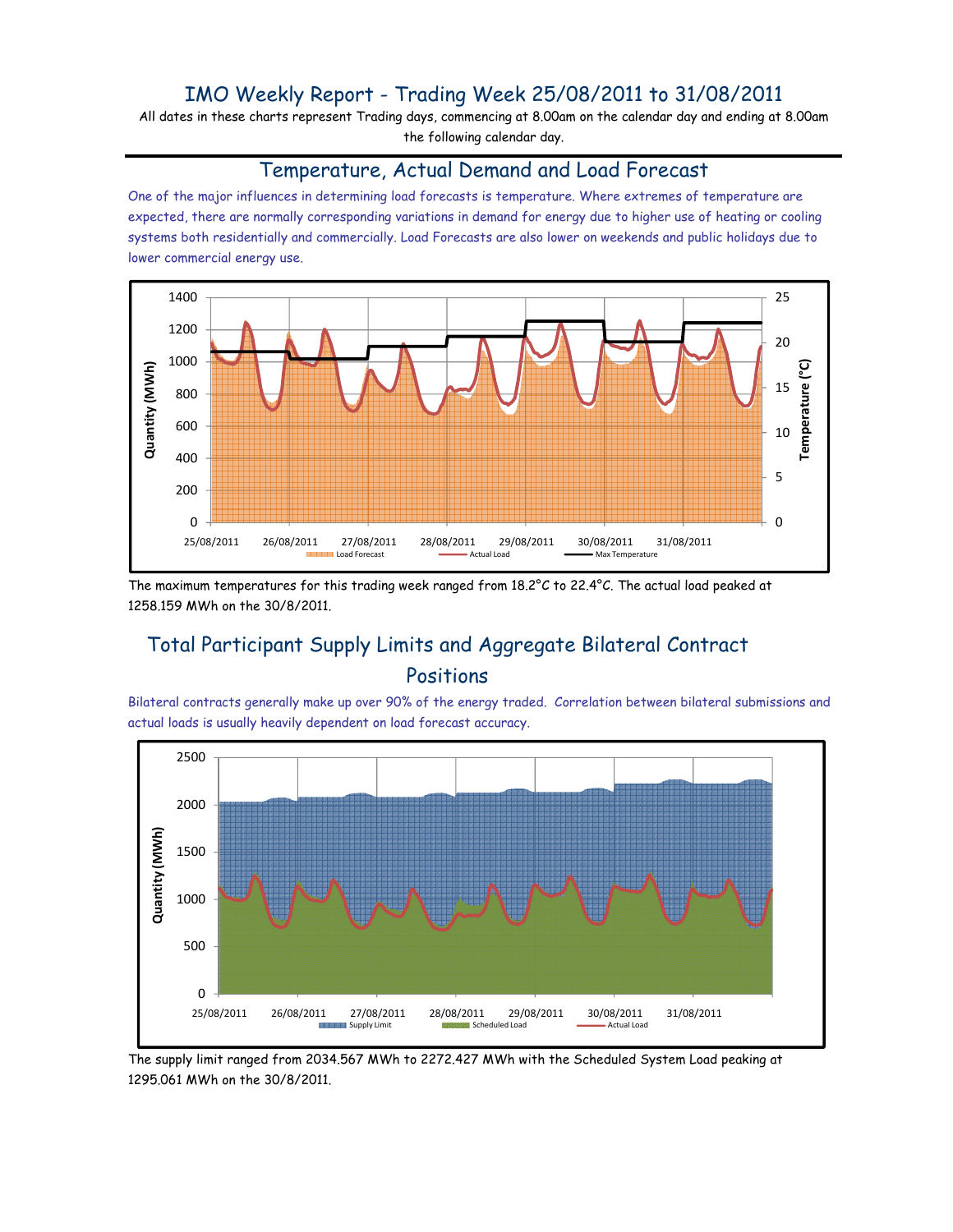#### Net Balancing Market Trades

Bilateral contracts and STEM trading are generally based on the forecast energy requirements of Participants. When the forecast requirements are higher or lower than the actual requirements for a day, this Market energy must be bought and sold in the balancing mechanism. This graph shows the estimated net balancing trades.



The majority of the balancing activity this week occurred within Balancing Supply. The maximum balancing demand for the week reached 78.244 MWh on the 28/8/2011. The maximum balancing supply for the week reached -229.662 MWh on the 28/8/2011.

# Total Traded Energy

This chart represents a comparison between the total net energy that is traded in Bilateral Contracts, the STEM and the balancing mechanism. Balancing Supply represents cases in which the total contract position is greater than the demand and customers must supply energy back to balancing. Balancing Demand represents cases in which the total contract position is less than the demand and customers must purchase energy from balancing.



Total balancing supply equalled -25675.4 MWh whereas total balancing demand equalled 723.46 MWh. The Total STEM Traded quantity was 24482.791 MWh, with the STEM Clearing Quantity ranging between 9.833 MWh and 221.527 MWh.